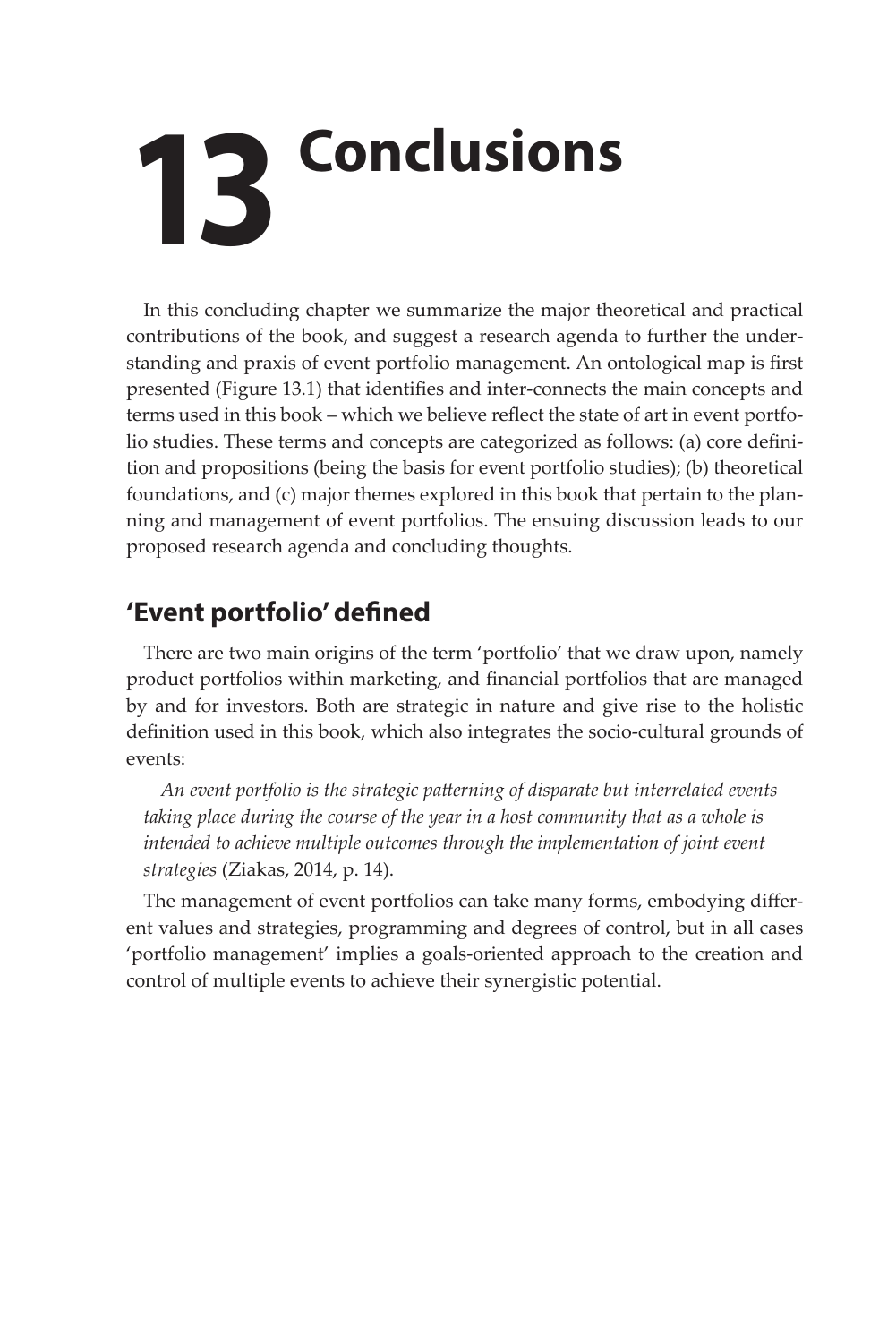## **Core definition & propositions**

An event portfolio is the strategic patterning of disparate but interrelated events taking place during the course of the year in a host community that as a whole is intended to achieve multiple outcomes through the implementation of joint strategies.

**P1:** A paradigm shift has occurred (i.e., the legitimation of events in multiple roles; from single events to portfolios; emphasis on long-term sustainability)

**P2:** 'Eventful cities' depend upon portfolio management

**P3:** Event portfolios maximise the potential for beneficial leveraging and synergistic interactions

**P4:** Overlapping event portfolios are a frequent complication necessitating coordination

**P5:** Governance and management can take many forms reflecting unique

circumstances, but a focal organisation will usually be required.

## **Foundation theories**

Marketing: product life cycle and product portfolios

Financial portfolio management

Event tourism

Organisation ecology

Inter-organisational relationships; stakeholder theory; networks; collaboration

Systems theory

Evaluation and impact assessment

Competitive and comparative advantage

Governance, ownership and decision making

## **Event portfolio management (themes, concepts, models and tools)**

Leveraging strategies & tactics for tourism & social leveraging

Roles for hallmark, iconic, mega, community, and one-time vs. periodic events

Relatedness and multiplicity

Critical portfolio design factors

Pyramid, matrix & process models

Governance models & development strategies (symmetrisation, specialisation, multiconstellation, macro-expansion)

Evaluation and impact assessment tools: Logic and Theory of Change models

**Figure 13.1:** Ontological map of Event Portfolio Studies.

# **Core propositions**

These are the main claims to knowledge that have shaped our approach to the study and management of event portfolios. Each proposition is derived from research, the available literature, and reflection by the authors. The nature of propositions is that they can be turned into hypotheses for further testing and theory development.